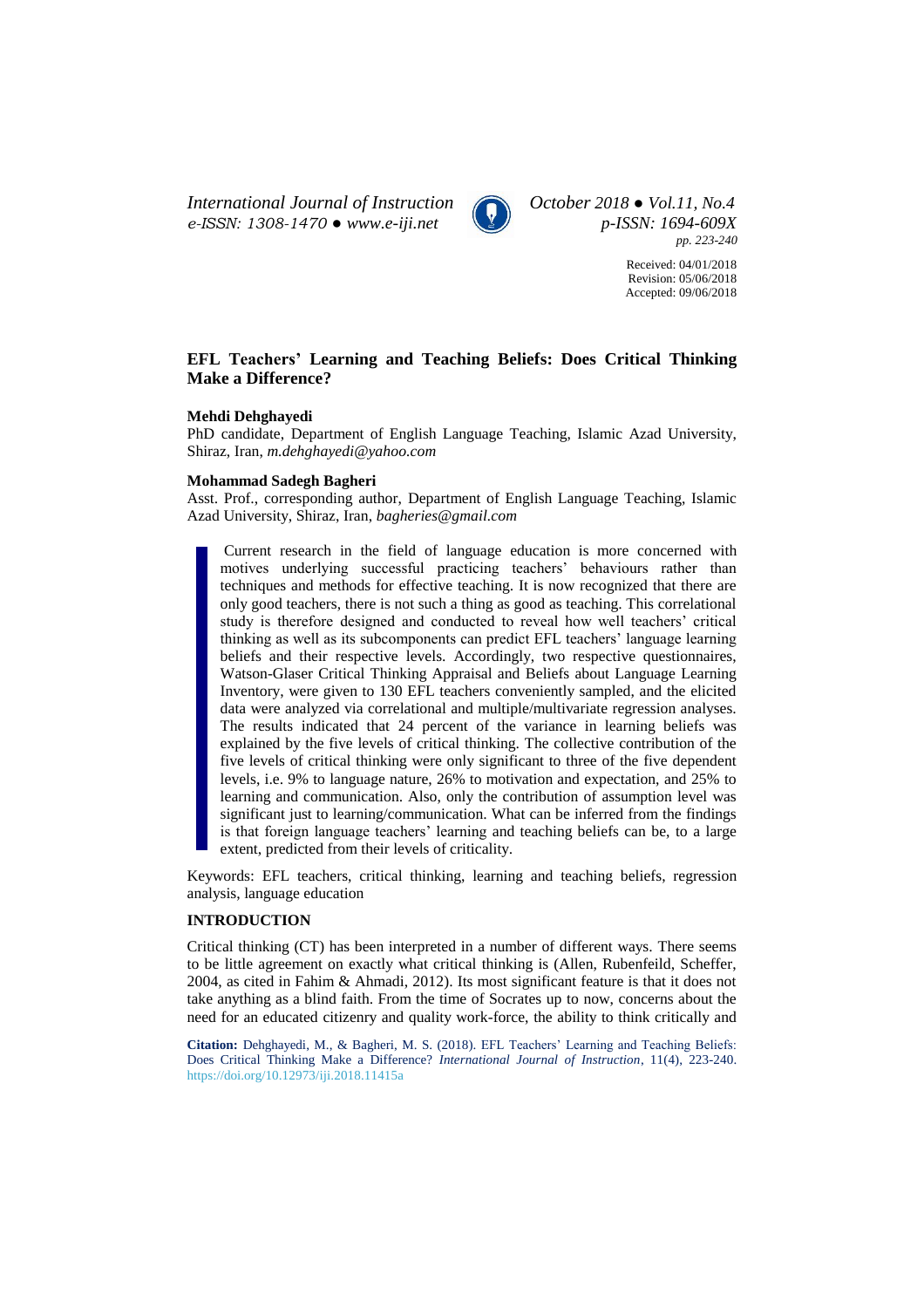to reason well has been regarded as an integral and necessary outcome of education (Reed, 1998). For language teachers to act autonomously, high levels of criticality are needed.

A variety of definitions of critical thinking has been provided by theorists and educators. Chafee (1985, as cited in Klimoviene, Urboneine & Barzdziukiene, 2006) says that critical thinking is "making sense of our world by carefully examining our thinking and the thinking of others in order to clarify and improve our understanding". Siegel (1988, as cited in Liaw, Huang, & Chen, 2007) defines critical thinking as "the educational cognate of rationality" (p. 32). Schafersman (1998) calls critical thinking as logical, analytical, reasonable, higher order, reflective, and, scientific thinking as well as reasoning skills.

According to Chance (1986, p. 6) critical thinking is the ability to analyze facts, generate and organize ideas, defend opinions, make comparisons, draw inferences, evaluate arguments and solve problems. Mayer and Goodchild (1990, p. 4) describe critical thinking as an active, systematic process of understanding and evaluating arguments. Scriven and Paul (2012) take it as the intellectually disciplined process of actively and skilfully conceptualizing, applying, analyzing, synthesizing, and/ or evaluating information gathered from, or generated by observation, experience, reflection, reasoning, or communication as guide to belief and action. According to Elder and Paul (1997) "critical thinking is best understood as the ability of thinkers to take charge of their own thinking. This requires that they develop sound criteria and standards for analyzing and assessing their own thinking and routinely use those criteria and standards to improve its quality". Ennis (1989) calls it as a reasonable, reflective thinking that is focused on deciding what to believe and do. Facione (2000) categorizes critical thinking in six cognitive skills: interpretation, analysis, evaluation, inference, explanation, and self-regulation.

Lipman (1988, as cited in Iakovos, 2011) argues that there is a distinction between ordinary thinking and critical thinking. Ordinary thinking is simple, straightforward and without standards. On the contrary, critical thinking is more complex and is on the basis of standards of objectivity, utility, or consistency. He advocates the idea that critical thinking does not contain only the mental processes which people employ to solve problems or to make decisions, but it includes "skillful, responsible thinking that facilitates good judgment since it relies on criteria, is self-correcting, and is sensitive to context". Language education in Iran as an EFL situation has been based on a traditional transmission mode of language teaching in which teachers' creativity and autonomy for deciding what needs be done inside the class have been diminished; therefore, the importance of critical thinking should be more treated in current language teaching and learning research.

### **Teachers' Beliefs**

Teachers' beliefs, practices and attitudes are important for understanding and improving educational processes. They are closely linked to teachers' strategies for coping with challenges in their daily professional life and to their general well-being, and they shape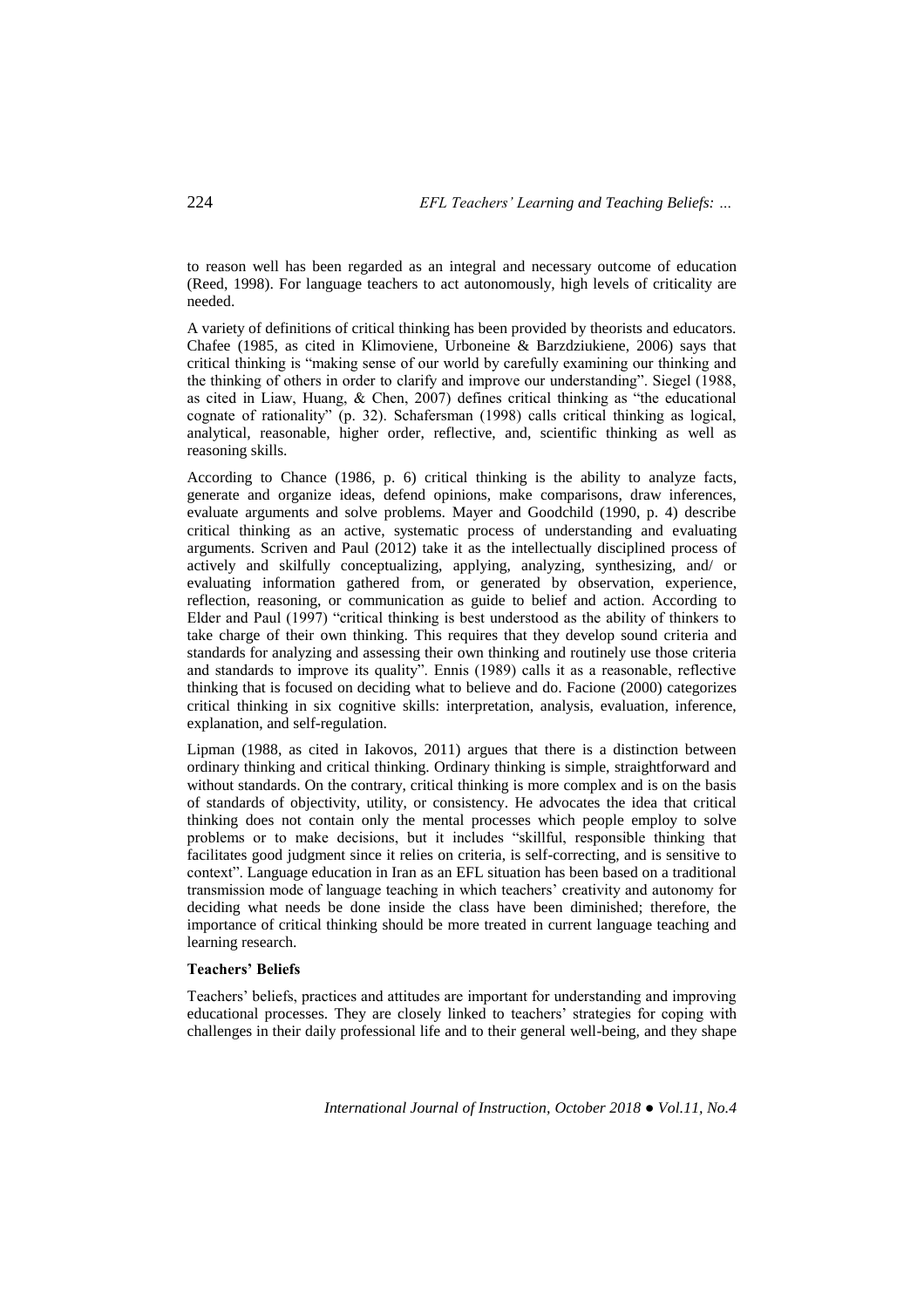students' learning environment and influence student motivation and achievement. Furthermore, they can be expected to mediate the effects of job-related policies – such as changes in curricula for teachers' initial education or professional development – on student learning. To put into other words, teachers' professional knowledge and actual practices may differ not only among countries but also among teachers within a country. To gain an understanding of the prevalence of certain beliefs and practices, it is therefore important to examine how they relate to the characteristics of teachers and classrooms. For example, previous research suggests that the beliefs and practices of female and male teachers may systematically differ (*e.g.* Singer, 1996).

In fact, beliefs about language learning have been considered as an important variable, like many other individual differences in language learning (Dörnyei, 2005; Horwitz, 1999; Wenden, 1999). Beliefs about language learning were defined as "opinions on a variety of issues and controversies related to language learning" (Horwitz, 1987, p. 120). Wenden (1999) considered language-learning beliefs as metacognitive knowledge from a wider perspective, and defined them as "the acquired knowledge about learning: the nature of learning, the learning process, and humans as learners, including themselves" (p. 435). Over the past two decades, many researchers have explored language learning beliefs in various studies, covering varying groups of learners in different settings of learning: foreign language learners and English as foreign or second language (EFL/ESL) learners (Bernat, 2004; Horwitz, 1987, 1988; Kern, 1995; Peacock, 1999; Riley, 2009; Sakui & Gaies, 1999; Yang, 1999). This situation reflects the potential impact of the beliefs on language learning, and consequently on the outcome of learning (Abraham & Vann, 1987; Mori, 1999; Tanaka & Ellis, 2003). Also, Horwitz (1985) categorized beliefs about language learning into the following five themes: (a) foreign language aptitude; (b) the difficulty of language learning; (c) the nature of language learning; (d) learning and communication strategies; and (e) motivation and expectations; these categories were manifested in Horwitz's (1985) Beliefs About Language Learning Inventory (BALLI), which is a major concern in the present study. Therefore, this study intends to determine how well do the five subcomponents of critical thinking, i.e. *inference*, *assumption, deduction, interpretation,*  and *argumentation*, predict teachers' language learning beliefs in general, and its subcomponents, i.e. *language aptitude, nature of language, motivation and expectation, difficulty of language learning,* and *learning and communication,* in particular. In fact, it is mainly intended to determine to what extent language teachers learning and teaching beliefs can be predicted from their levels of criticality.

### **LITERATURE REVIEW**

Fahim, Barjesteh, and Vaseghi (2012) assert that the development of critical thinking has become a key goal for educators in first and second language contexts. But it is found that the use of such activities has still not become common in a number of EFL situations. The lack of awareness about how levels of thinking can be conceptualized in English language teaching (ELT) activities is prevalent despite the fact that language learning is related to historical, social, cultural, and political issues. Therefore, a lot of people who are engaged in the process of language learning like lesson planners,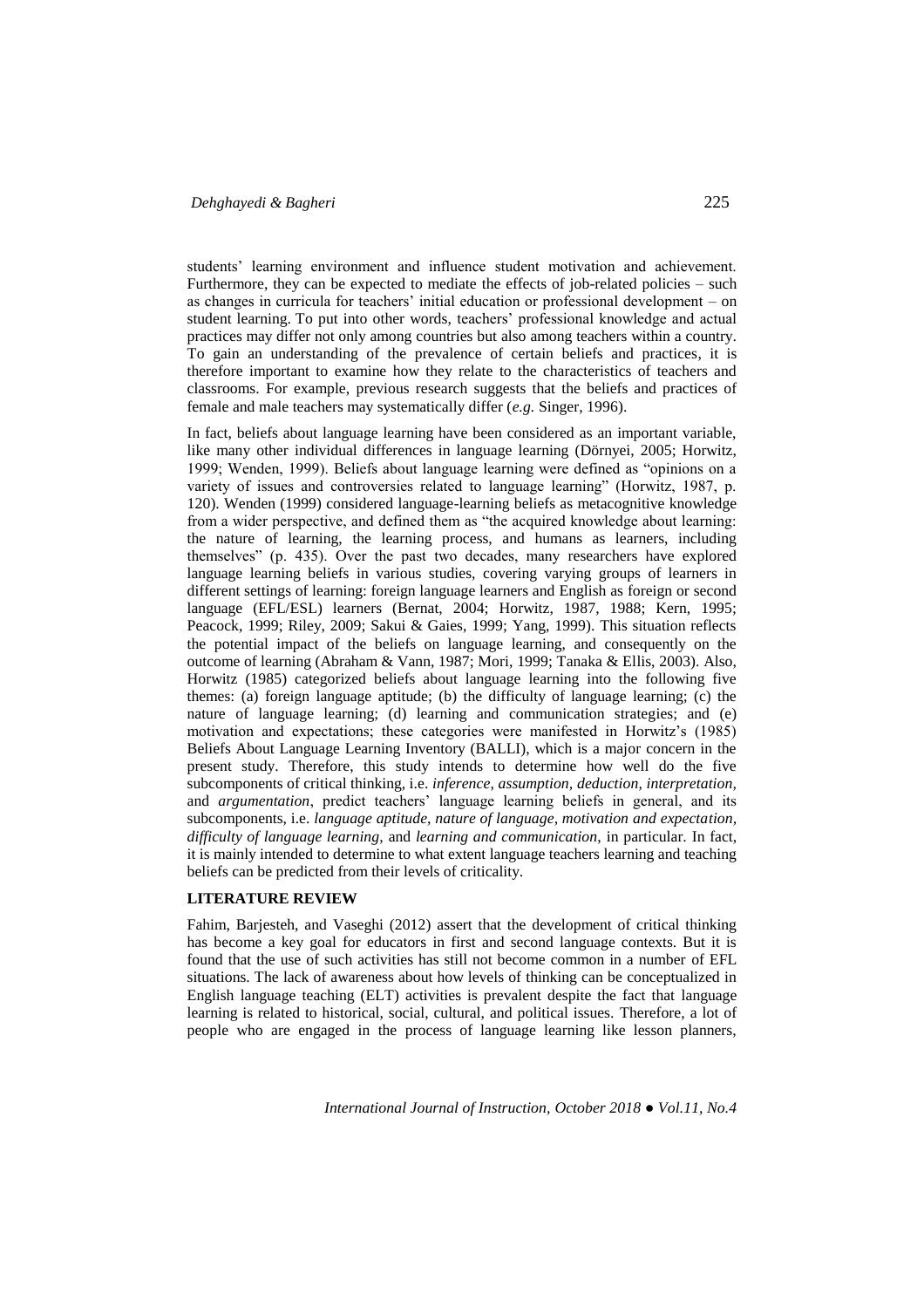material developers, teachers, and learners should work on critical thinking. Alan and Stoller (2005, as cited in Talebineiad & Matou, 2012) state that promoting the foreign language learning, contents, and real-life skills projects "requires a combination of teacher guidance, teacher feedback, student's engagements, and elaborated tasks with some degree of challenge" (p. 11).

According to Vdovina and Gaibisso (2013) critical thinking is related to quality thinking and, if adequately developed, helps learners communicate with others, acquire knowledge, deal with ideas, beliefs, and attitudes more skillfully. Language plays a crucial role in all these areas. According to them learning a foreign language requires more thinking. This is because languages are determined culturally. As the cultures differ, so do languages. Considering the culturally-oriented nature of language learning, educators have recently accentuated the significance of developing higher-order thinking skills in ESL and EFL classrooms (Chamot, 1995; Tarvin & AlArishi, 1991, as cited in Nosratinia & Zaker, 2013) and empirical evidence supports the usefulness of teaching critical thinking skills along with English as a second or foreign language (Chapple & Curtis, 2000; Davidson, 1994, 1995, as cited in Nosratinia & Zaker, 2013). According to Kabilan (2000), it requires asking learners questions and listening to learners' questions. This is a practice which forces and challenges learners to think creatively and critically to match to critical attitude to the world.

Shirkhani and Fahim (2011) maintain that critical thinking has been used in first language acquisition for a long time and has been recently introduced and received a high position in foreign language teaching (ELT) settings. According to Shirkhani and Fahim (2011), the enhancement of critical thinking into the FLT classroom is very important for some reasons. Firstly, if language learners are responsible for their own thinking, they can monitor and assess their own ways of learning more successfully. Secondly, critical thinking makes learners more experienced in learning and makes the language more meaningful for them. Thirdly, critical thinking is highly correlated with learners' achievement (Rafi, n.d.). The learners may become proficient language users if they are motivated and taught the ways of showing critical thinking in English language usage, which signifies that the learners must be reflective in their production of ideas, and they may critically support those ideas with logical details (Rafi, n.d.). They also state that language learners who have enhanced critical thinking skills are able to do activities which other learners are incapable to do. In a study Mahyuddin, Pihie, Elias, & Konting (2004) explain that language learners with critical thinking ability are able to think critically and creatively to achieve the goals of the curriculum; they are able to make decisions and solve problems; able to use their thinking skills, and to understand language or its contents; able to treat thinking skills as lifelong learning; and at last intellectually, physically, emotionally and spiritually well-balanced. There are many different factors which influence learners' critical thinking skills. In their study, they examine two of these factors which are materials used and types of activities introduced and worked on in the classroom. Therefore, through managing classroom materials and activities, language teachers can help learners enhance critical thinking skills. All language learners must engage in critical thinking, regardless of their language proficiency level since it is an ongoing process. Critical thinking includes the use of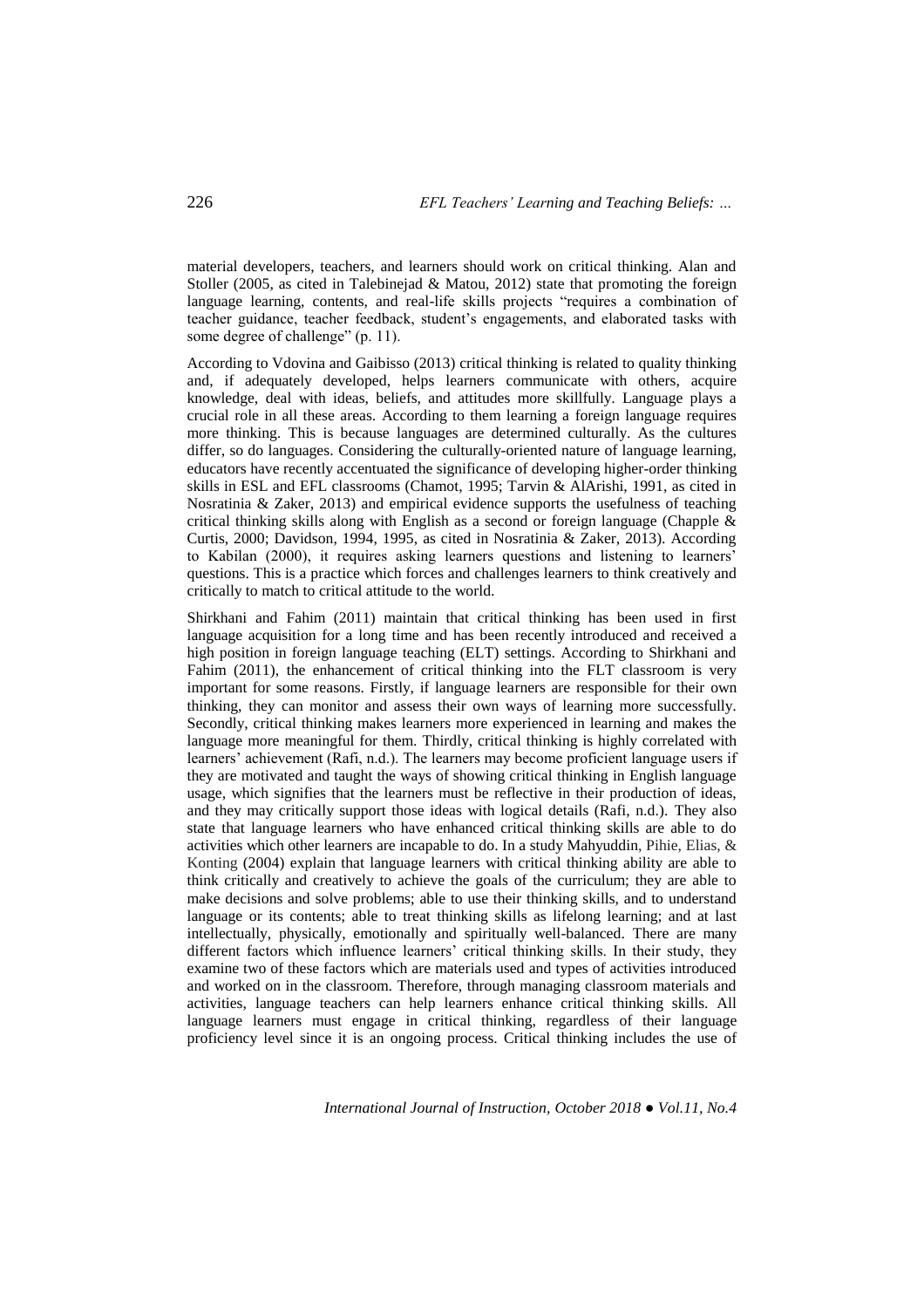information, experience, and world knowledge in ways which let second language learners look for alternatives, make inferences, ask questions, and solve problems, thereby showing understanding in different complex ways (Liaw, 2007).

With respect to teaching beliefs, Lai Yu-Ling (2005) investigated teaching vocabulary learning strategies: awareness, beliefs, and practices in a survey of Taiwanese senior high school teachers. The study was therefore an attempt to find out the correlations between teachers' beliefs and their teaching practices. A questionnaire was implemented to collect data on the issues involved. The results have suggested that the English teachers studied were aware of a range of vocabulary learning strategies, including both direct and indirect approaches to vocabulary acquisition. Some teaching practices, however, seemed not to conform to research-informed orientation, implying the gap between the reality in the language classroom and implications from empirical research. Generally speaking, there existed positive correlations between the teachers' beliefs and their instructional practices.

### **METHOD**

#### **Participants**

The participants of the study were130 (68 female and 62 male) English teachers who were conveniently sampled from language institutes in Shiraz, Borazjan, and Bushehr cities in Iran. The age range of the participants was between 25 to 39 years old. The teachers who had at least a two-year teaching experience were included in the study. The participants were either BA or MA holders of ELT, English literature, and translation studies.

#### **Instrumentation**

### **Watson-Glaser Critical Thinking Appraisal (W-GCTA)**

To evaluate teachers' critical thinking ability, the "Watson-Glaser Critical Thinking Appraisal" (CTA) (Online Version) was employed. The Watson-Glaser Critical Thinking Appraisal has a distinguished history. It was developed in 1920s. It measures crucial abilities and skills involved in critical thinking. In organizations, it has been used as a selection and development tool and it has been used in academic contexts as a measure of gains in critical thinking skills. It has been adapted and translated for use in languages other than English. It is a psychometric test of critical thinking and reasoning. The Watson-Glaser Critical Thinking Appraisal (W-GCTA) measures skills related to problem solving and decision making using different question types. Critical thinking is the ability to identify and analyze problems as well as seek and evaluate relevant information in order to reach an appropriate conclusion. According to difficulty and format, the questions are different in order to measure all aspects of critical thinking ability. Watson-Glaser Critical Thinking Appraisal (W-GCTA) is composed of a set of five tests. Each test is related to somewhat different aspect of critical thinking: *Inference*, *Assumption*, *Deduction*, *Interpretation* and *Argumentation*. The reliability of the questionnaire calculated through Cronbach alpha was 0.81 which is high. The content Validity of the two scales was confirmed through expert judgment.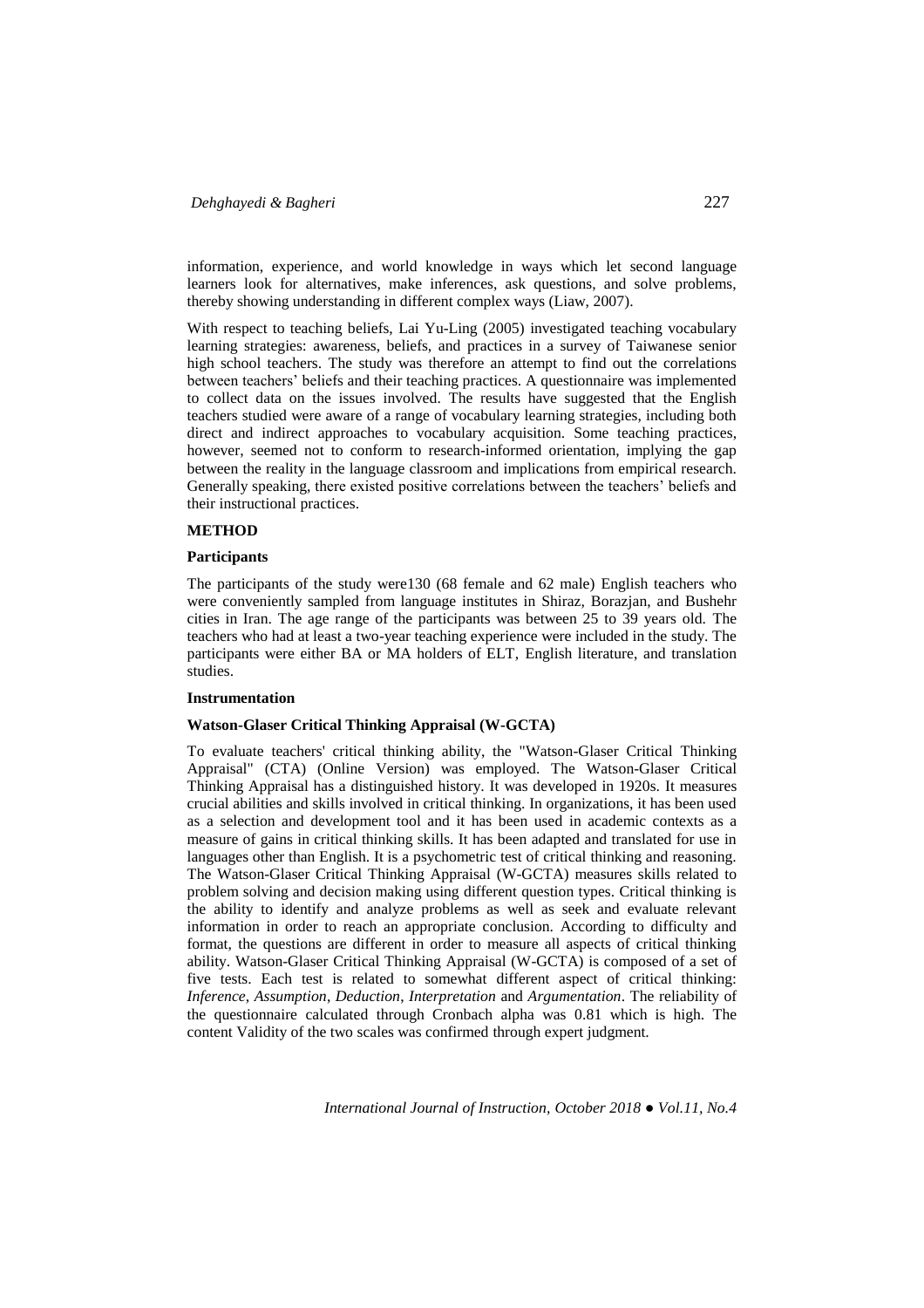### **Beliefs about Language Learning Inventory (BALLI)**

As a dependent variable, beliefs about language learning of Iranian EFL teachers in language institutes were elicited using a modified version of a survey entitled, Beliefs About Language Learning Inventory (BALLI), which was published by Horwitz (1987). This Likert-scale questionnaire consists of 43 items. Horwitz (1987) categorized the 43 BALLI items into the following five themes: (a) foreign language aptitude (10 items); (b) the difficulty of language learning (4 items); (c) the nature of language learning (7 items); (d) learning and communication strategies (10 items); and (e) motivation and expectations (12 items). The reliability of the questionnaire calculated through Cronbach alpha was 0.89 which is high.

#### **Data Collection Procedures**

Data collection was carried out through four different questionnaires mentioned in the previous sections. The questionnaires were administered in person. The respondents were also requested to leave comments on the relevance and ambiguity of items at the end of each questionnaire. Prior to the administration of the questionnaires, their content validity was checked through expert judgment. Two PhD holders in English language teaching were requested to determine to what extent the items of the scales adequately measure the respective construct. They both confirmed the construct- relatedness of the items.

### **Data Analysis Procedures**

In order to analyze the data gathered through the administration of the two questionnaires, the following steps were pursued by the researcher:

- 1. The numerical data were transferred to SPSS software the  $24<sup>th</sup>$  version.
- 2. The reliability of the questionnaires was calculated through Cronbach Alpha presented in the previous sections.
- 3. Multiple regression was also used to see which variables best predict teacher belief in general in response to the research question of the study.

## **FINDINGS**

In order to answer the first part of this question, the analysis employed was multiple regression. However, prior to the analysis, it was made sure that the data to be analyzed could actually be analyzed using multiple regression. This was done because it is only appropriate to use multiple regression if the data passes several assumptions that are required for multiple regression to entail a valid result. Accordingly, the normality of distribution in the scores related to all the independent and dependent variables was checked as a prerequisite for checking their correlation. Also, as it was checked formerly, the dependent variable was measured on a continuous scale, i.e. the language learning belief was a continuous variable. Similarly, the five independent variables were also checked in this regard; i.e. all the five variables of inference, assumption, deduction, interpretation, and argumentation abilities were also of a continuous-scale type. Then, the independence of observations, i.e. the independence of residuals, was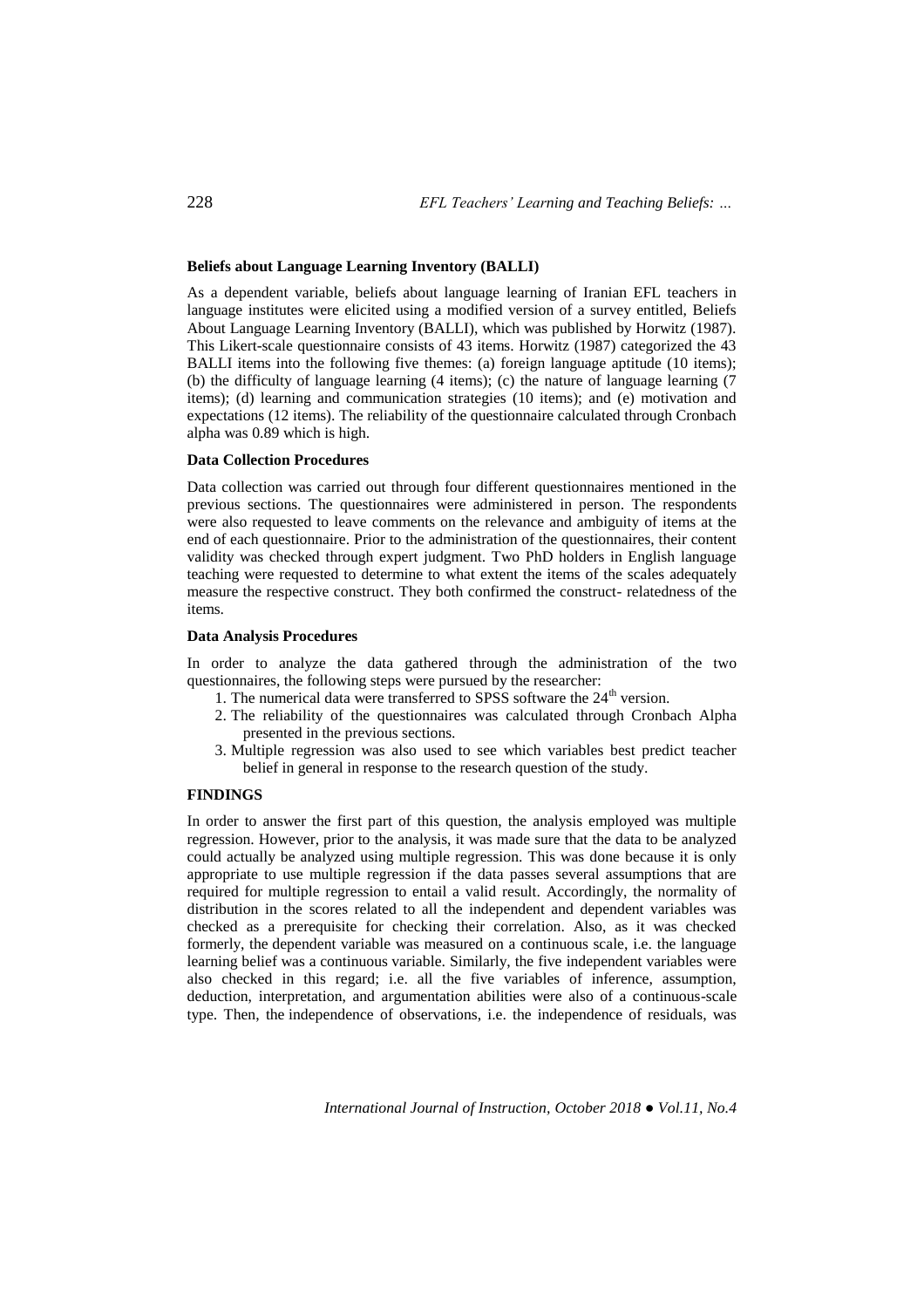checked using the Durbin-Watson statistic via SPSS which can be observed in the *Model Summary* table of multiple regression analysis below.

| R                 | R Square                                            |               |                                  | Durbin-Watson                                                                                           |
|-------------------|-----------------------------------------------------|---------------|----------------------------------|---------------------------------------------------------------------------------------------------------|
| .496 <sup>a</sup> | .247                                                |               |                                  | 1.952                                                                                                   |
|                   |                                                     |               |                                  |                                                                                                         |
|                   | Table 1<br>Model<br>a. Predictors:<br>Argumentation | Model Summary | <b>Adjusted R Square</b><br>.216 | Std. Error of the Estimate<br>10.45561<br>(Constant), Inference, Assumption, Deduction, Interpretation, |

b. Dependent Variable: Learning Beliefs

As it is shown in Table 1, the Durbin-Watson analysis indicated that  $d = 1.95$ , which was between the two critical values of  $1.5 < d < 2.5$  (Statistics Solutions, 2017). Therefore, it could be assumed that there was no first order linear auto-correlation in the present multiple linear regression data. Also, the above figures can properly violate the multicollinearity assumption. In other words, the scatterplots show that the five independent variables of inference, assumption, deduction, interpretation, and argumentation abilities show some relationships with the dependent variable of language learning beliefs. Table 30 summarizes all the respective correlational coefficients which were previously indicated above one by one.

# Table 2

| Summary of correlations |  |  |  |
|-------------------------|--|--|--|
|-------------------------|--|--|--|

|                |                            | Belief      | Inference  | Assumption            | Deduction  | Interpretation | Argument   |
|----------------|----------------------------|-------------|------------|-----------------------|------------|----------------|------------|
|                | <b>Pearson Correlation</b> |             | $-.443***$ | $-.409**$             | $.379***$  | $-.394**$      | $-.310**$  |
| <b>Belief</b>  | Sig. (2-tailed)            |             | .000       | .000                  | .000       | .000           | .000       |
|                | N                          | 130         | 130        | 130                   | 130        | 130            | 130        |
|                | <b>Pearson Correlation</b> | $-443**$    |            | $.634***$             | $-.742$    | $.557***$      | $.558***$  |
| Inference      | Sig. (2-tailed)            | .000        |            | .000                  | .000       | .000           | .000       |
|                | N                          | 130         | 130        | 130                   | 130        | 130            | 130        |
|                | Pearson Correlation        | $-.409**$   | $.634***$  |                       | $-.564$ ** | $.485***$      | $.287***$  |
| Assumption     | $Sig. (2-tailed)$          | .000        | .000       |                       | .000       | .000           | .001       |
|                | N                          | 130         | 130        | 130                   | 130        | 130            | 130        |
|                | <b>Pearson Correlation</b> | $.379**$    | $-742$     | $-.564$ <sup>**</sup> |            | $-547$         | $-.432$ ** |
| Deduction      | Sig. (2-tailed)            | .000        | .000       | .000                  |            | .000           | .000       |
|                | N                          | 130         | 130        | 130                   | 130        | 130            | 130        |
|                | <b>Pearson Correlation</b> | $-394^{**}$ | $.557**$   | $.485$ <sup>**</sup>  | $-.547$    |                | $.603**$   |
| Interpretation | Sig. (2-tailed)            | .000        | .000       | .000                  | .000       |                | .000       |
|                | N                          | 130         | 130        | 130                   | 130        | 130            | 130        |
|                | <b>Pearson Correlation</b> | $-310^{**}$ | $.558***$  | $.287***$             | $-.432$ ** | $.603***$      |            |
| Argument       | Sig. (2-tailed)            | .000        | .000       | .001                  | .000       | .000           |            |
|                | N                          | 130         | 130        | 130                   | 130        | 130            | 130        |

As Table 2 indicates, all the correlational coefficients are meaningful and significant (p  $<$  0.01), and violate multicollinearity ( $r <$  0.7) as a presumption for multiple regression analysis (Pallant, 2016). The following scatterplot (Figure 32) show the collective correlation among these variables. In other words, they show that all the variables in this study have a sort of relationship with each other while at the same time with their correlations. Collinearity statistics also confirmed the lack of multicollinearity regarding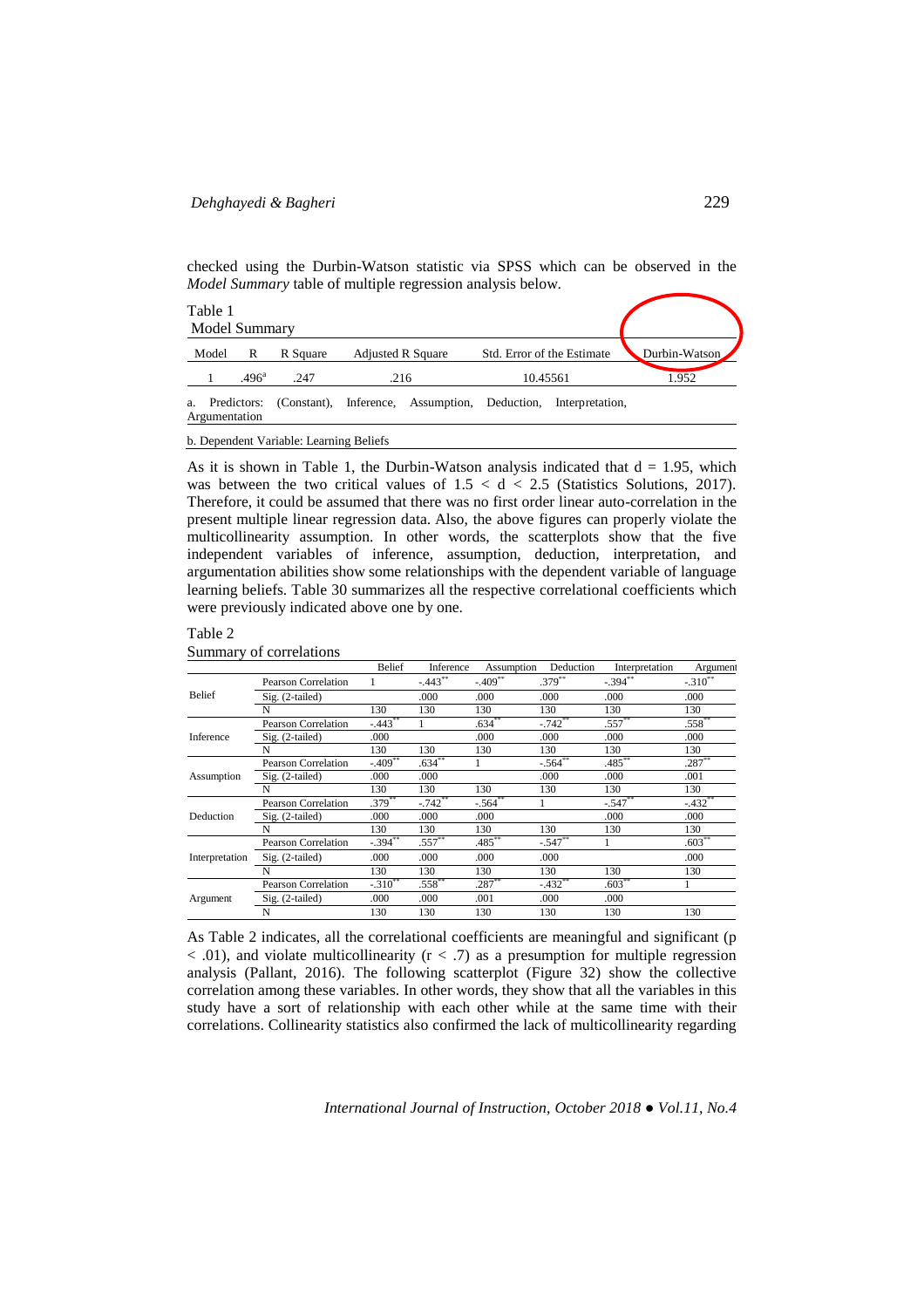the variables in the present study. In other words, the two values of Tolerance and VIF (Variance Inflation Factor) yielded satisfactory indices. Table 3 shows the extent of these two values.

Table 3 Collinearity Statistics

| Model          | Tolerance | VIF   |
|----------------|-----------|-------|
| Inference      | .319      | 3.131 |
| Assumption     | .538      | .858  |
| Deduction      | .414      | 2.415 |
| Interpretation | .499      | 2.002 |
| Argumentation  |           | 860   |

a. Dependent Variable: Learning Beliefs

Table 3 proves that the five variables in this phase of the present study are not highly correlated due to the appropriate extent of Tolerance and VIF values related to all independent variables; i.e. inference: Tolerance = .31 > .10, and VIF =  $3.13 < 10$ ; assumption: Tolerance = .53 > .10, and VIF =  $1.85 < 10$ ; deduction: Tolerance = .41 > .10, and VIF =  $2.41 < 10$ ; interpretation: Tolerance =  $.49 > .10$ , and VIF =  $2.00 < 10$ ; and argumentation: Tolerance = .53 > .10, and VIF =  $1.86 < 10$ . As it was mentioned before, according to Pallant (2016, p. 159), the "commonly used cut-off points for determining the presence of multicollinearity" include the "tolerance value of less than .10, or a VIF value of above 10," none of which are present in the current study. Consequently, this issue rejects the presence of multicollinearity in these five independent variables of the present phase.

In addition, the data in the present phase showed homoscedasticity, i.e. the variances along the line of best fit remained similar while moving along the line.



Normality Histogram of Regression Standardized Residual

Finally, as one of the assumptions of conducting multiple regression taken into account in the current research question, Figures 4 can imply some information related to the absence of considerable outliers in the present data. As it was formerly mentioned, Tabachnick and Fidell (2013; also cited in Pallant, 2016, p. 160) define "outliers as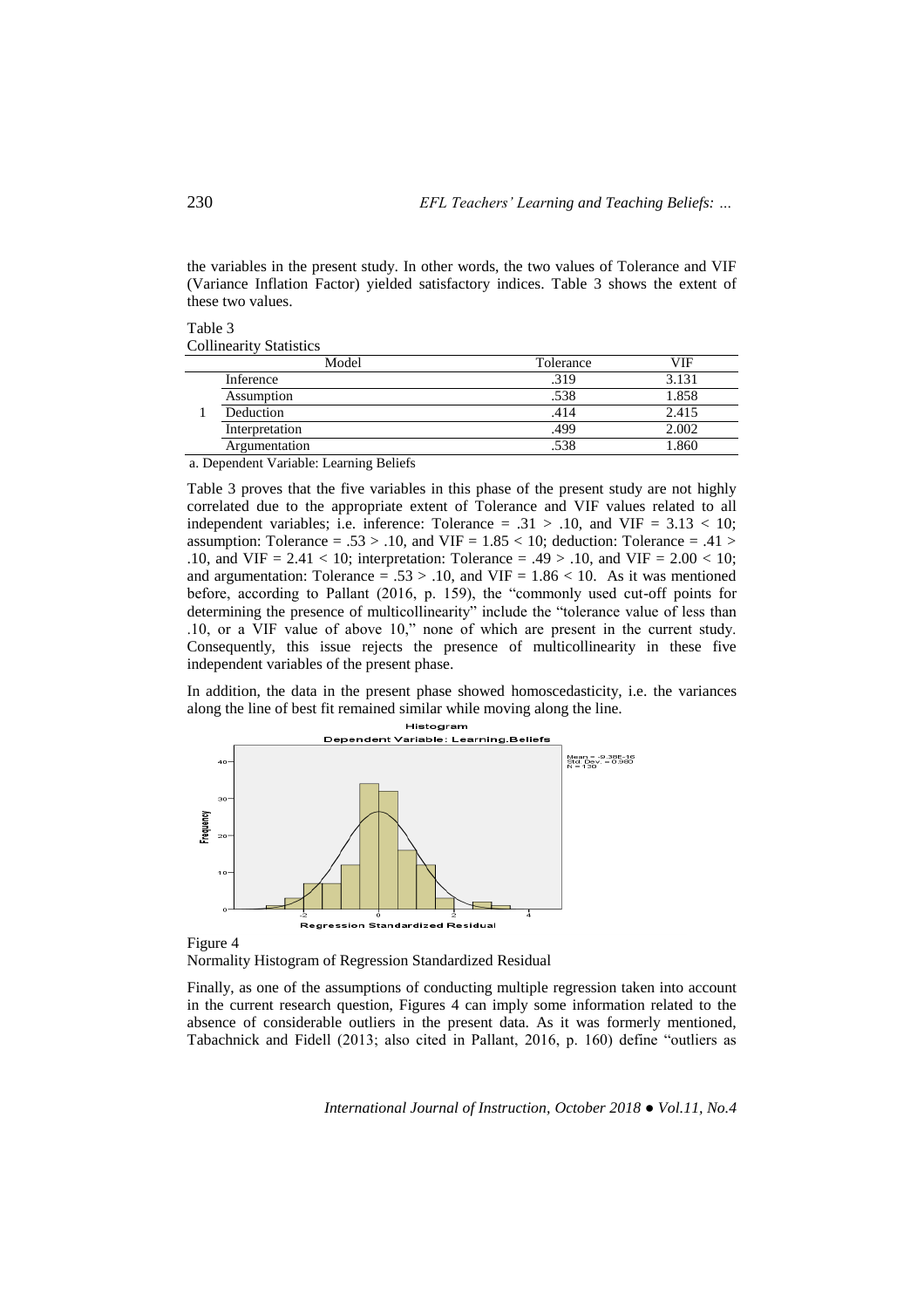cases that have a standardized residual of more than 3.3 or less than -3.3." Table 4 confirms the concerned issue as follow.

Table 4

| <b>Residuals Statistics</b> |             |          |          |          |     |
|-----------------------------|-------------|----------|----------|----------|-----|
| Predicted Value             | 130.6736    | 155.9756 | 147.3231 | 5.86328  | 130 |
| Residual                    | $-29.13231$ | 31.79030 | .00000   | 10.25098 | 130 |
| Std. Predicted Value        | $-2.840$    | 1.476    | .000     | .000     | 130 |
| Std. Residual               | $-2.786$    | 3.041    | .000     | .980     | 130 |

a. Dependent Variable: Learning Beliefs

As it is indicated in Table 4, the maximum and minimum cases of standardized residuals are 3.04 and -2.78, respectively. In other words, this table shows that all the 130 cases in this study were within the standardized residual value range, i.e. from -3.00 to 3.00, devoid of any outliers regarding this range, though some within-the-range outliers are clearly observable in the following scatterplot (Figure 35); that is, the standardized residual values could mostly be regarded as close to the standardized predicted values, i.e. between -2.84 and 1.47. Accordingly, ensuring that almost all the multiple regression assumptions were met, this study conducted a standard multiple regression analysis so as to determine how well the five subcomponents of critical thinking, i.e. *inference, assumption, deduction, interpretation,* and *argumentation abilities* can predict the dependent variable of language learning beliefs in general. In this vein, Table 5 shows the descriptive statistics of the concerned variables.

| Table 5                       |  |
|-------------------------------|--|
| <b>Descriptive Statistics</b> |  |

|                         | Mean     | Std. Deviation |     |
|-------------------------|----------|----------------|-----|
| <b>Learning Beliefs</b> | 147.3231 | 11.80935       | 130 |
| Inference               | 1.7010   | 2.90522        | 130 |
| Assumption              | 2.7413   | 2.24579        | 130 |
| Deduction               | 3.9411   | 4.78035        | 130 |
| Interpretation          | 2.1230   | 1.59949        | 130 |
| Argumentation           | 3.0516   | 3.96849        | 130 |

As Table 5 indicates, the mean scores of learning belief, inference, assumption, deduction, interpretation, and argumentation are 147, 1.7, 2.74, 3.94, 2.12, and 3.05, respectively. This shows that the dependent variable enjoys the highest mean score with the standard deviation of 11, and among the independent variables, deduction and inference have the highest (3.94) and the lowest (1.7) mean scores, respectively. Table 6 shows the model summary of the data.

#### Table 6 Model Summary

|              | VIOUCI DUIIIIIIII V |                   |                          |                            |
|--------------|---------------------|-------------------|--------------------------|----------------------------|
| Model        |                     | Square            | <b>Adjusted R Square</b> | Std. Error of the Estimate |
|              |                     | 247               |                          | 10.45561                   |
| <sup>n</sup> | $\sqrt{ }$          | $\cdots$ $\cdots$ | $\mathbf{r}$             |                            |

a. Predictors: (Constant), Inference, Assumption, Deduction, Interpretation, and Argumentation b. Dependent Variable: Learning Beliefs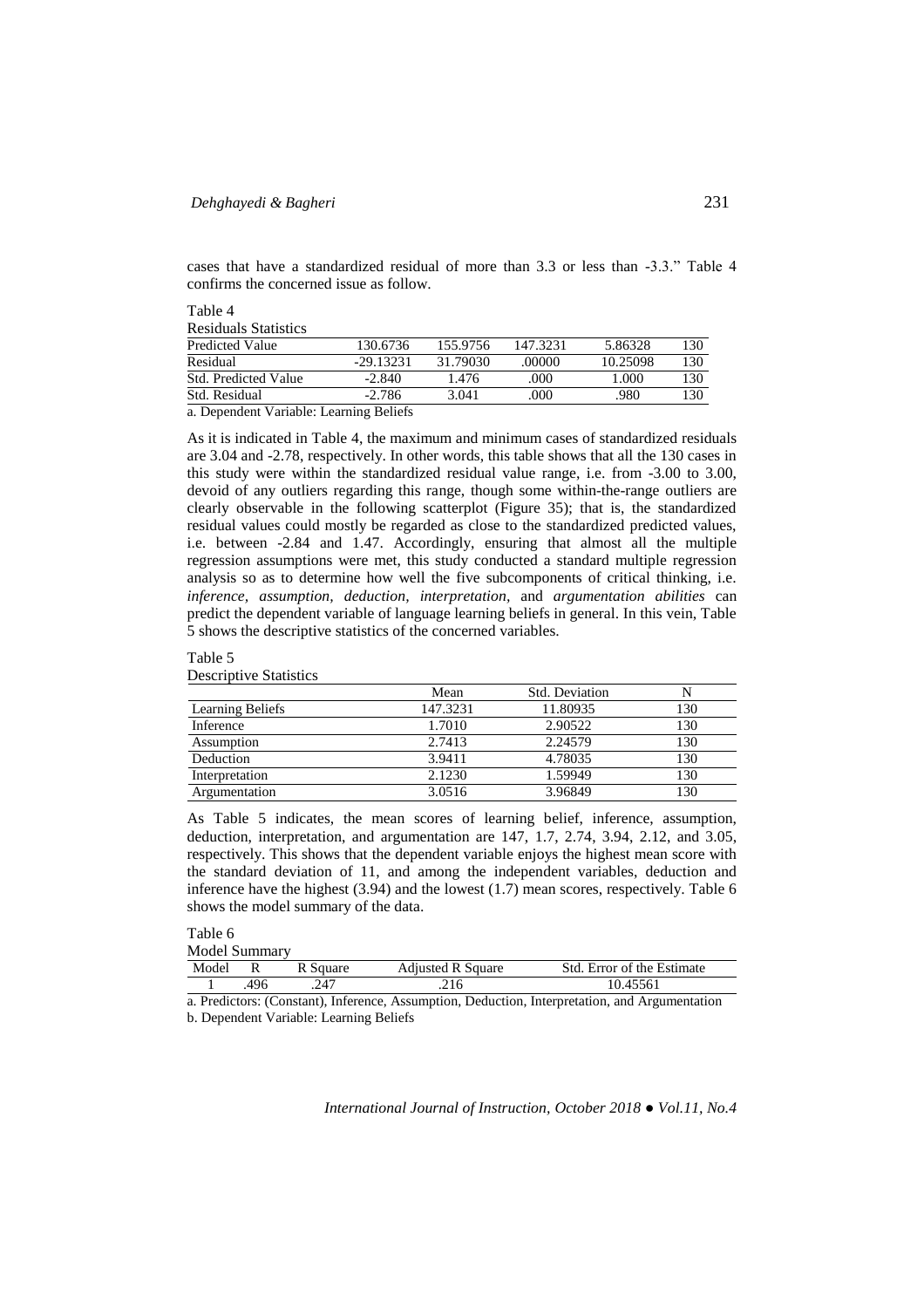As it is shown in Table 6,  $R^2 = .24$ . In other words, R square or the coefficient of multiple determination indicates that 24 percent of the variance in the dependent variable of learning beliefs is explained jointly by the five independent variables of inference, assumption, deduction, interpretation, and argumentation together. Nonetheless, in order to see whether this percentage of contribution is significant or not, the ANOVA table must be observed. Table 7 reveals this issue.

Table 7 ANOVA

| .          |                |     |             |     |     |
|------------|----------------|-----|-------------|-----|-----|
| Model      | Sum of Squares | Df  | Mean Square |     | S12 |
| Regression | 4434.775       |     | 886.955     | 113 | 000 |
| Residual   | 13555.656      | 124 | 109.320     |     |     |
| Total      | 17990.431      | 29  |             |     |     |

Dependent Variable: Learning Beliefs

Predictors: (Constant), Inferences, Assumptions, Deductions, Interpretations, Argumentation

As Table 7 shows, the mentioned  $R^2$  in the previous table is a significant contribution. In other words, 24% of teachers' beliefs on language learning is significantly explained by the combination of their inferences, assumptions, deductions, interpretations, argumentation, i.e.  $F(5,124) = 8.11$ ,  $p < .05$ . In order to see each independent variable contribution percentage as well as its respective significance level, Table 8 below must be viewed.

# Table 8

Coefficients

| Model              | <b>Unstandardized Coefficients</b> |            | <b>Standardized Coefficients</b> | Т        | Sig. |  |
|--------------------|------------------------------------|------------|----------------------------------|----------|------|--|
|                    |                                    | Std. Error | Beta                             |          |      |  |
| (Constant)         | 167.646                            | 8.332      |                                  | 20.120   | .000 |  |
| Inferences         | $-.813$                            | .561       | $-.200$                          | $-1.451$ | .149 |  |
| <b>Assumptions</b> | $-0.949$                           | .559       | $-.180$                          | $-1.698$ | .092 |  |
| Deductions         | .065                               | .299       | .026                             | .216     | .830 |  |
| Interpretations    | $-1.150$                           | .814       | $-.156$                          | $-1.412$ | .161 |  |
| Argumentation      | $-122$                             | .316       | $-.041$                          | $-.387$  | .700 |  |

a. Dependent Variable: Learning Beliefs

As it is evident in the table of coefficients (Table 8), none of the independent variables, i.e. *inference* (t = -.1.45, p = .14 > .05), *assumption* (t = -1.69, p = 09 > .05), *deduction*   $(t = .21, p = 83 > .05)$ , *interpretation*  $(t = -1.41, p = 16 > .05)$ , and *argumentation*  $(t = -1.41, p = 16 > .05)$ .38,  $p = 70 > .05$ ), have significant contributions of 20%, 18%, 2%, 15%, and 4%, respectively. This means that when they are regarded together as a whole, i.e. critical thinking, they can jointly predict teachers' beliefs on language learning significantly, but when they are considered individually, this is not the case. In response to the second part of the research question, collinearity statistics also confirmed the lack of multicollinearity regarding the variables in the present phase of the study. In other words, the two values of Tolerance and VIF (Variance Inflation Factor) yielded satisfactory indices regarding the independent components. Table 9 shows the extent of these two values.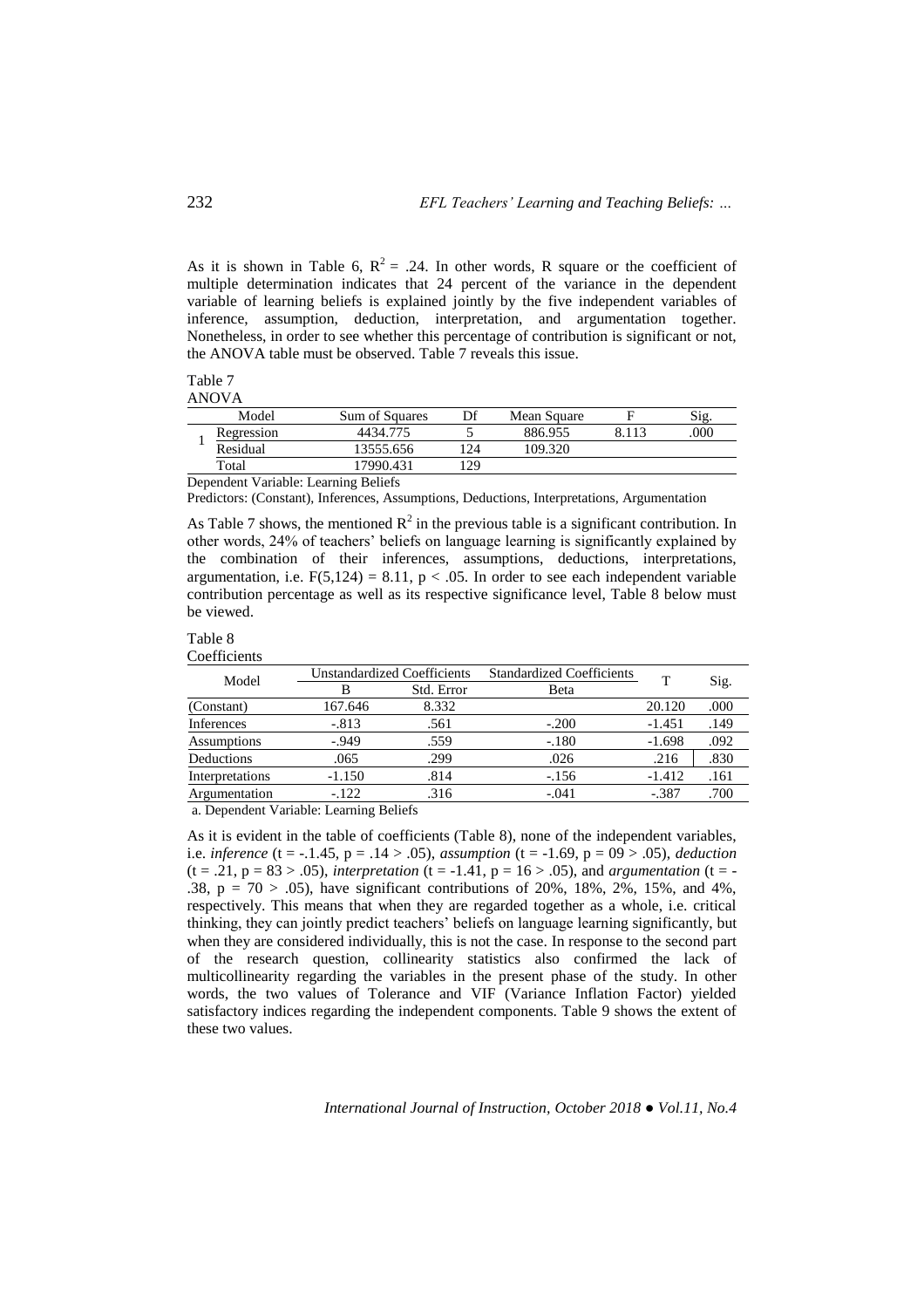### Table 9 Collinearity Statistics

| Model          | Tolerance | νIF   |
|----------------|-----------|-------|
| Inference      | .319      | 3.131 |
| Assumption     | .538      | 1.858 |
| Deduction      | .414      | 2.415 |
| Interpretation | .499      | 2.002 |
| Argumentation  |           | .860  |

a. Dependent Variables: Aptitude, Nature, Mot/Exp., Difficulty, Learn/Comm.

Table 9 proves that the five independent variables in this phase of the present study are not highly correlated with the five dependent ones due to the appropriate extent of Tolerance and VIF values related to all independent variables; i.e. inference: Tolerance  $= .31 > .10$ , and VIF  $= 3.13 < 10$ ; assumption: Tolerance  $= .53 > .10$ , and VIF  $= 1.85 <$ 10; deduction: Tolerance = .41 > .10, and VIF = 2.41 < 10; interpretation: Tolerance = .49 > .10, and VIF =  $2.00 < 10$ ; and argumentation: Tolerance = .53 > .10, and VIF =  $1.86 < 10$ . As it was mentioned before, according to Pallant (2016, p. 159), the "commonly used cut-off points for determining the presence of multicollinearity" include the "tolerance value of less than .10, or a VIF value of above 10," none of which are present in the current study. Consequently, this issue rejects the presence of multicollinearity in these five independent variables of the present phase. Residual statistics were also employed to decide on the existence of extreme scores that jererdize the normality of the distributions.

### Table 10 Aptitude Residuals Statistics

|                             | Minimum    | Maximum | Mean    | Std. Deviation |     |
|-----------------------------|------------|---------|---------|----------------|-----|
| <b>Predicted Value</b>      | 32.7942    | 34.8501 | 33.9077 | .46461         | 130 |
| Residual                    | $-9.28742$ | 9.58772 | .00000  | 3.70527        | 130 |
| <b>Std. Predicted Value</b> | $-2.397$   | 2.028   | .000    | . 000. .       | 130 |
| Std. Residual               | $-2.457$   | 2.537   | .000    | 980            | 130 |

Table 10, for instance, indicates that the maximum and minimum cases of aptitude standardized residuals are 2.53 and -2.45, respectively. In other words, this table shows that all the 130 cases in this study were within the standardized residual value range, i.e. from -3.00 to 3.00, devoid of any outliers; that is, the standardized residual values could mostly be regarded as close to the standardized predicted values, i.e. between -2.39 and 2.02. Also, the maximum and minimum cases of nature of language, Motivation/Expectation, difficulty and learning/ communication components were similarly within the standardized residual value range, i.e. from -3.00 to 3.00, with a few number of outliers which are tolerable in regression; that is, the standardized residual values could somewhat be regarded as roughly close to the standardized predicted values.

Accordingly, ensuring that almost all the regression assumptions were checked, this study conducted a multivariate regression analysis so as to determine how well the five independent variables of *inference, assumption, deduction, interpretation,* and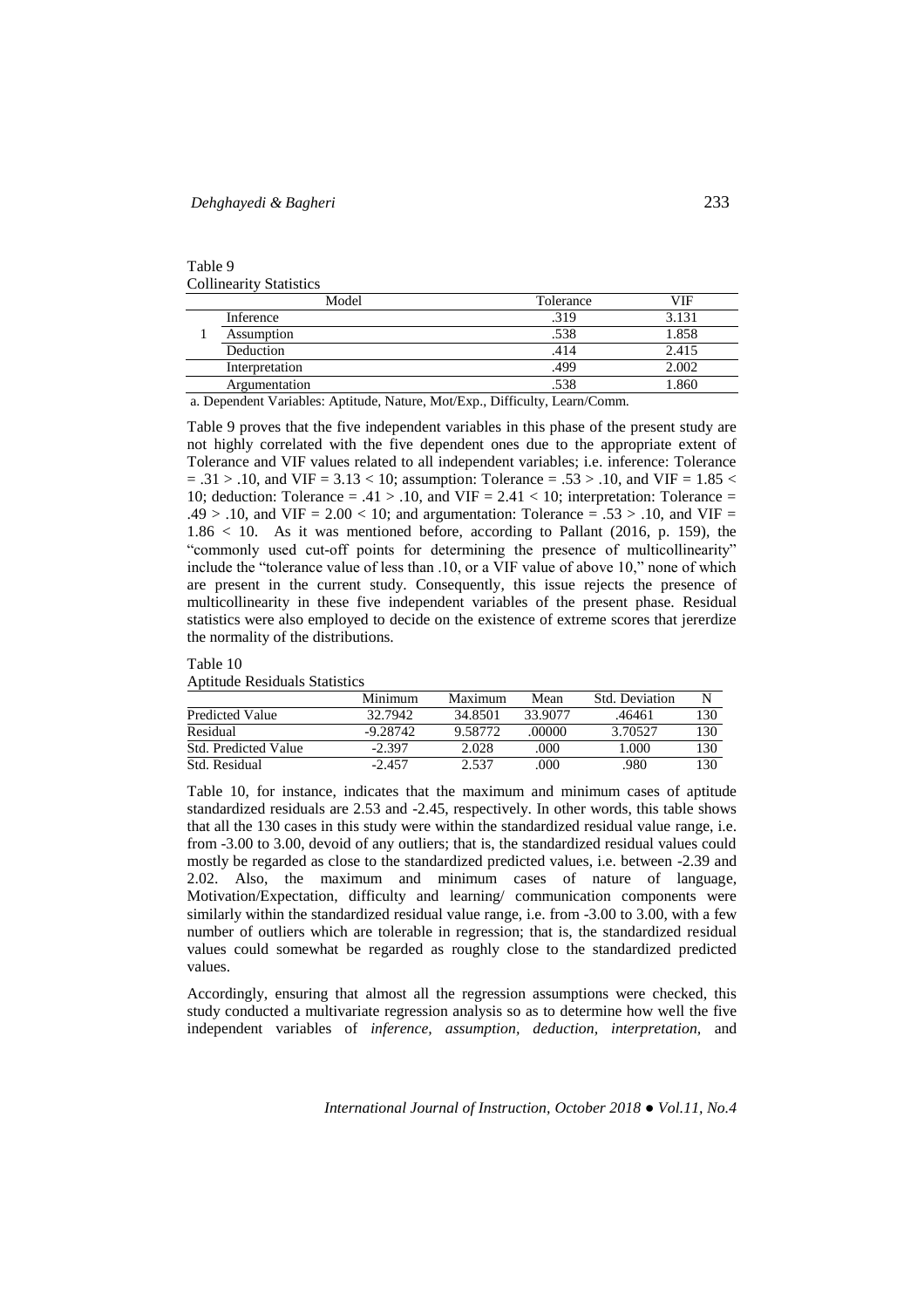*argumentation* can predict the five dependent levels of language learning beliefs in particular, including *language aptitude, nature of language, motivation and expectation, learning difficulty,* and *learning and communication*. In this vein, Table 11 shows *Model Summary* of the respective data.

Table 11 Model Summary

| Source | Dependent Variable | Type III Sum of Squares Mean Square F |         |       | Sig. | R Squared |
|--------|--------------------|---------------------------------------|---------|-------|------|-----------|
| Model  | Aptitude           | 27.847                                | 5.569   | .390  | .855 | .015      |
|        | Nature             | 164.479                               | 32.896  | 2.728 | .023 | .099      |
|        | Mot/Exp.           | 695.962                               | 139.192 | 8.998 | .000 | .266      |
|        | Difficulty         | 38.488                                | 7.698   | .790  | .559 | .031      |
|        | Learn/Comm.        | 752.705                               | 150.541 | 8.688 | .000 | .259      |

As it can be seen from Table 11, the collective contribution of the five independent variables, i.e. *inference, assumption, deduction, interpretation,* and *argumentation*, altogether are only significant to three of the five dependent variables, i.e. 9% to language nature ( $F = 2.72$ ,  $p < .05$ ;  $R^2 = .09$ ), 26% to motivation and expectation ( $F =$ 8.99, p < .05; R<sup>2</sup> = .26), and 25% to learning and communication (F = 8.68, p < .05; R<sup>2</sup> = .25). However, this is not the case regarding language aptitude and learning difficulty. Table 12 illustrates the multivariate regression, showing the contribution of each independent variable.

# Table 12

|                 | Effect                   | Value | F             | Sig. | Partial Eta Squared |
|-----------------|--------------------------|-------|---------------|------|---------------------|
|                 | Pillai's Trace           | .044  | 1.092         | .369 | .044                |
| Inferences      | Wilks' Lambda            | .956  | 1.092         | .369 | .044                |
|                 | Hotelling's Trace        | .045  | 1.092         | .369 | .044                |
|                 | Roy's Largest Root       | .045  | 1.092         | .369 | .044                |
|                 | Pillai's Trace           | .106  | 2.832         | .019 | .106                |
|                 | Wilks' Lambda            | .894  | 2.832         | .019 | .106                |
| Assumptions     | Hotelling's Trace        | .118  | 2.832         | .019 | .106                |
|                 | Roy's Largest Root       | .118  | 2.832         | .019 | .106                |
|                 | Pillai's Trace           | .016  | .390          | .855 | .016                |
| Deductions      | Wilks' Lambda            | .984  | .390          | .855 | .016                |
|                 | <b>Hotelling's Trace</b> | .016  | .390          | .855 | .016                |
|                 | Roy's Largest Root       | .016  | .390          | .855 | .016                |
|                 | Pillai's Trace           | .050  | 1.271         | .281 | .050                |
|                 | Wilks' Lambda            | .950  | 1.271<br>.281 |      | .050                |
| Interpretations | <b>Hotelling's Trace</b> | .053  | 1.271         | .281 | .050                |
|                 | Roy's Largest Root       | .053  | 1.271         | .281 | .050                |
|                 | Pillai's Trace           | .064  | 1.647         | .153 | .064                |
|                 | Wilks' Lambda            | .936  | 1.647         | .153 | .064                |
| Arguments       | <b>Hotelling's Trace</b> | .069  | 1.647         | .153 | .064                |
|                 | Roy's Largest Root       | .069  | 1.647         | .153 | .064                |

As Table 12 shows, the independent variable of *assumption* is the only significant predictor in general, i.e.  $F = 2.83$ ,  $p < .05$ . In fact, *assumption* has a moderate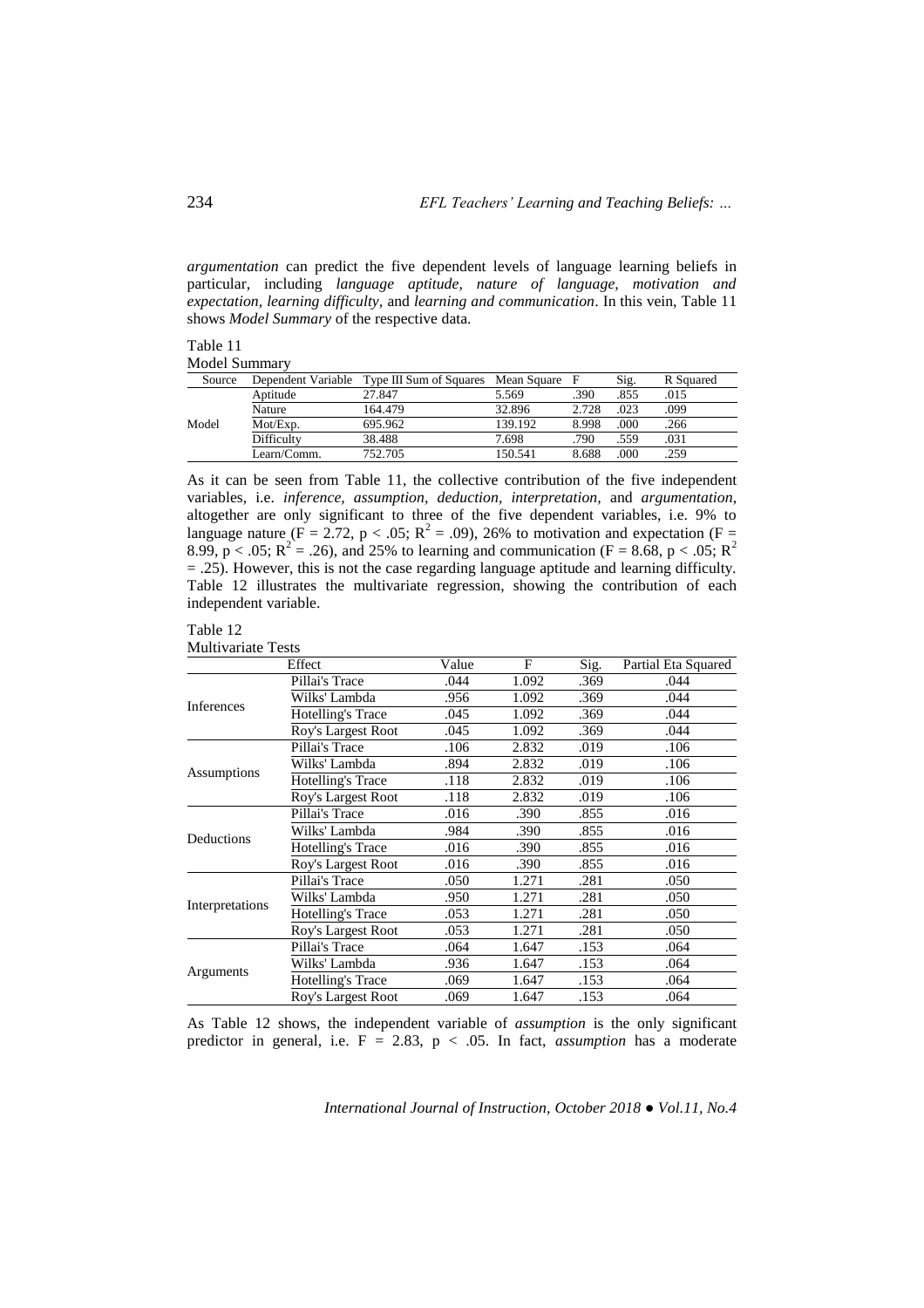contribution with the effect size of .10, which is greater than .06 and less than .14, interpreted as a moderate effect (Cohen, 1988, as cited in Yamini & Rahimi, 2007, p. 81); i.e. 10% of the variances in the dependent variables on the whole is explained by the variance in assumption. However, as it can be seen from the table above, inference, deduction, interpretation, and argumentation are not significant predictors in general; although 4%, 1%, 5%, and 6% of the whole variance seems to be explained by inference, deduction, interpretation, and argumentation, their contributions are not meaningful. Table 13 illuminates the tests of between-subjects effects, showing the contribution of each independent variable to each of the dependent ones.

#### Table 13

Tests of Between-Subjects Effects

| Source                  |             | Dependent Variable Type III Sum of Squares Mean Square |         | F     | Sig. | Partial Eta<br>Squared |
|-------------------------|-------------|--------------------------------------------------------|---------|-------|------|------------------------|
| Inference               | Aptitude    | .873                                                   | .873    | .061  | .805 | .000                   |
|                         | Nature      | 18.983                                                 | 18.983  | 1.574 | .212 | .013                   |
|                         | Mot/Exp.    | 36.809                                                 | 36.809  | 2.379 | .125 | .019                   |
|                         | Difficulty  | 3.390                                                  | 3.390   | .348  | .556 | .003                   |
|                         | Learn/Comm. | 21.313                                                 | 21.313  | 1.230 | .270 | .010                   |
| Assumption              | Aptitude    | .042                                                   | .042    | .003  | .957 | .000                   |
|                         | Nature      | 2.265                                                  | 2.265   | .188  | .665 | .002                   |
|                         | Mot/Exp.    | 54.988                                                 | 54.988  | 3.554 | .062 | .028                   |
|                         | Difficulty  | 2.349                                                  | 2.349   | .241  | .624 | .002                   |
|                         | Learn/Comm. | 127.835                                                | 127.835 | 7.378 | .008 | .056                   |
|                         | Aptitude    | 17.939                                                 | 17.939  | 1.256 | .265 | .010                   |
|                         | Nature      | .695                                                   | .695    | .058  | .811 | .000                   |
| Deduction               | Mot/Exp.    | .447                                                   | .447    | .029  | .865 | .000                   |
|                         | Difficulty  | 2.712                                                  | 2.712   | .278  | .599 | .002                   |
|                         | Learn/Comm. | .598                                                   | .598    | .035  | .853 | .000                   |
|                         | Aptitude    | 10.368                                                 | 10.368  | .726  | .396 | .006                   |
|                         | Nature      | 3.272                                                  | 3.272   | .271  | .603 | .002                   |
| Interpretation Mot/Exp. |             | 53.396                                                 | 53.396  | 3.452 | .066 | .027                   |
|                         | Difficulty  | 33.330                                                 | 33.330  | 3.422 | .067 | .027                   |
|                         | Learn/Comm. | 20.407                                                 | 20.407  | 1.178 | .280 | .009                   |
|                         | Aptitude    | 2.360                                                  | 2.360   | .165  | .685 | .001                   |
|                         | Nature      | 36.493                                                 | 36.493  | 3.026 | .084 | .024                   |
| Argumentation Mot/Exp.  |             | 1.301                                                  | 1.301   | .084  | .772 | .001                   |
|                         | Difficulty  | 10.619                                                 | 10.619  | 1.090 | .298 | .009                   |
|                         | Learn/Comm. | 1.589                                                  | 1.589   | .092  | .763 | .001                   |

As Table 13 reveals, only the contribution of *assumption* is significant merely to one of the dependent variables, i.e. *learning/communication*  $(F = 7.37, p < .05)$ , with the small effect size of .05. In other words, just 5% of the variance in learning and communication is significantly explained by *assumption*. However, the table reveals that the variance of none of the dependent variables is significantly explained by the rest of the independent ones.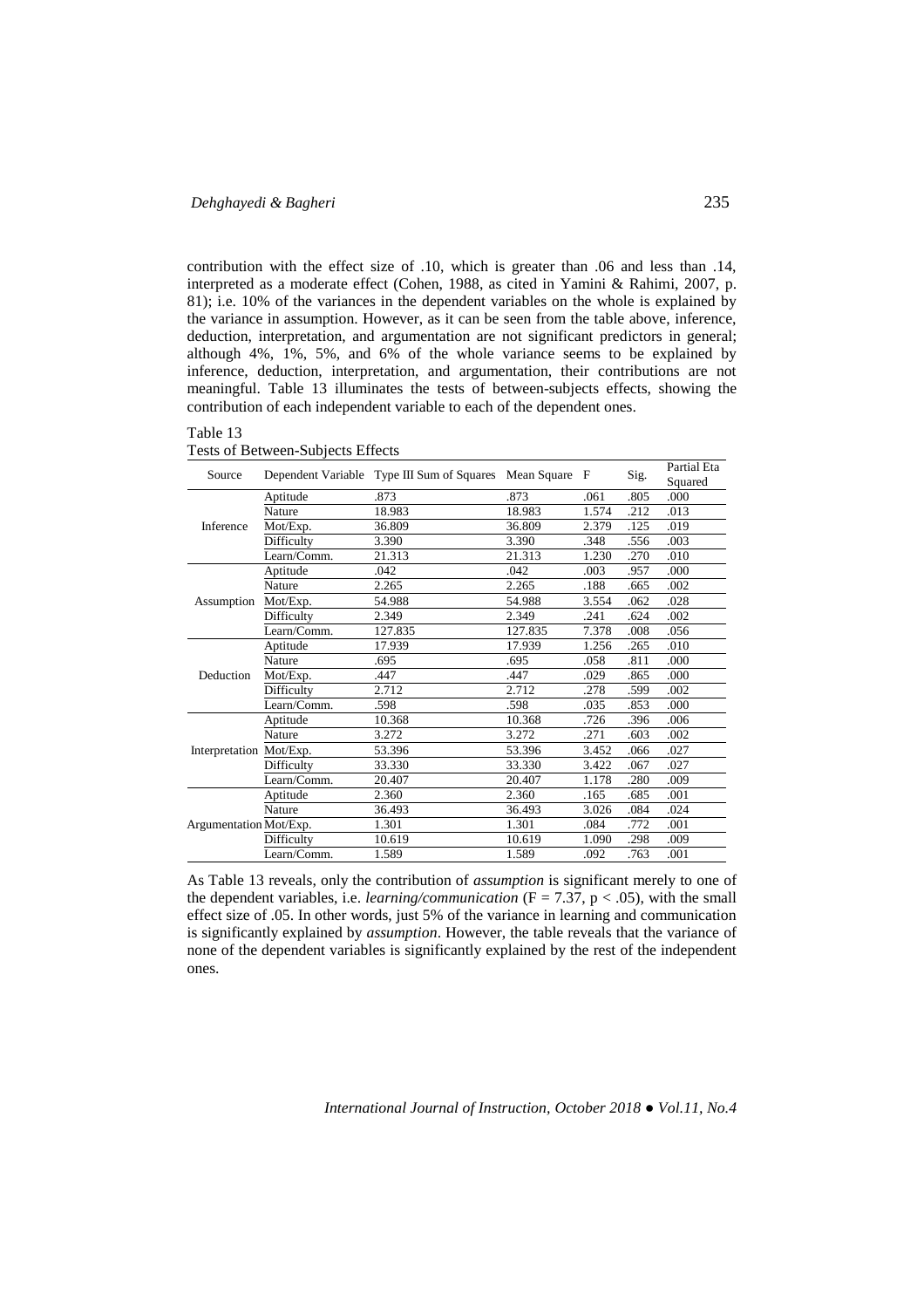#### **DISCUSSION**

The independent variable of *assumption* is the only significant predictor in general. In fact, *assumption* has a moderate contribution with the effect size of .10, which is greater than .06 and less than .14, interpreted as a moderate effect (Cohen, 1988, as cited in Yamini & Rahimi, 2007, p. 81); i.e. 10% of the variances in the dependent variables on the whole is explained by the variance in assumption. However, it was realized that inference, deduction, interpretation, and argumentation are not significant predictors in general; although 4%, 1%, 5%, and 6% of the whole variance seems to be explained by inference, deduction, interpretation, and argumentation, their contributions are not meaningful. The contribution of *assumption* was found to be significant merely to one of the dependent variables, i.e. *learning/communication*  $(F = 7.37, p < .05)$ , with the small effect size of .05. In other words, just 5% of the variance in learning and communication is significantly explained by *assumption*. However, the table reveals that the variance of none of the dependent variables is significantly explained by the rest of the independent ones.

Based on the results, the contribution of critical thinking was significant only to two of the sub-components of teachers' beliefs, i.e. *motivation/expectation* ( $F = 15.83$ ,  $p < .05$ ) and *learning/communication* (F (5,124) 8.35, p < .05), with the moderate effect sizes of .11 and .06, respectively. In other words, 11% of the variance in motivation and expectation, and 6% of the variance in learning and communication are significantly explained by critical thinking. This issue can be in line with most researchers' views on critical thinking as including both skills, or abilities, and dispositions. The disposition to think critically has been defined as the "consistent internal motivation to engage problems and make decisions by using critical thinking" (Facione, 2000, p. 65). Thus, motivation is viewed as a necessary precondition for critical thinking skills and abilities.

Similarly, Halonen (1995) notes that a person's propensity, or disposition towards higher-order thinking is related to their motivation. He argues that effort and persistence are two of the principal dispositions that support critical thinking, and Paul (1992, p. 13) maintains that perseverance is one of the "traits of mind" that renders someone as a critical thinker. Thus, motivation appears to be a supporting condition for critical thinking in that unmotivated individuals are unlikely to exhibit critical thinking. On the other hand, some motivation research has suggested that the causal link goes the other way. In particular, some motivation research suggests that difficult or challenging tasks, particularly those emphasizing higher-order thinking skills, may be more motivating than easy tasks that can be solved through the rote application of a predetermined algorithm (Turner, 1995).

On the other hand, critical thinking and learning/communication are interrelated. If communication is defined as a meaningful exchange of information, thoughts and feelings between two living creatures, critical thinking is the engine that provides this meaning. Communication starts with a thought, a feeling and an emotion. The mind builds on this thought before putting it out to the receiver. Critical thinking, quite simply, is the tool to coherently build our thoughts. Effective communication starts with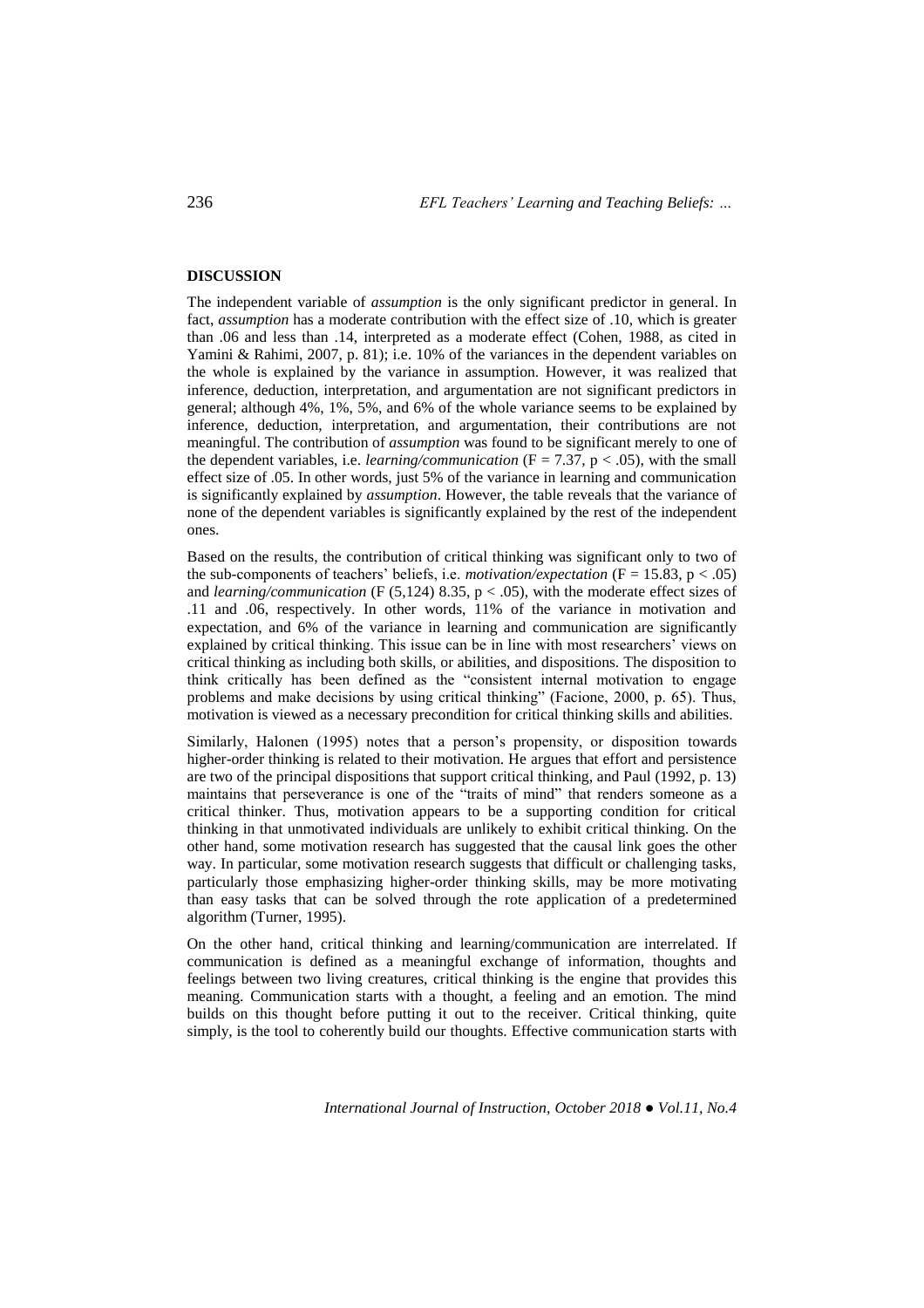a clear thought process. Critical thinking breeds clarity of thought (Vora, 2014). A constant pursuit of critical thinking equips teachers think rationally, provide sound reasoning and develop a coherent argument. When teachers think critically and communicate clearly, they are also able to eliminate ambiguity in educational communication.

#### **CONCLUSION**

One conclusion is that the critical thinking pedagogy can be an effective pedagogy for involving learners in classroom dialogue that creates learning and thinking opportunities. Teachers need a solid understanding of the critical thinking, and the value it has for themselves and their students. Teachers must learn to think critically and model and practice the techniques consistently with students. Teachers who take the time to learn new methods in teaching despite the challenges perceive themselves as successful. Support and continued professional development for current and future teachers in the critical thinking is needed. Teachers need to model critical thinking and practice it, using flexibility in their approach. Students need to use thinking skills in a variety of ways so they can then transfer the learned skill to other situations (Beyer, 1987). Motivating students is an ongoing challenge in the classroom, but the critical thinking is more student driven, student friendly, and can make a difference in the lives of students, their families and their communities. It is a step by step process, for teachers and students, creating and practicing more and more classroom lessons, assessments, and experiences in problem-solving manners, until the process becomes systematic to the way teachers teach. Critical thinking empower students and teachers. It behoves those preparing new teachers and providing in-service for practicing teachers to take the responsibility to provide training, resources, and support for teachers and model and practice critical thinking.

Based on the results of this study, it can be suggested that critical thinking be incorporated into teacher training and short-term in-service programs, especially for EFL teachers. These programs can help EFL teachers critically develop their ability in dealing with difficult and stressful situations and problems. These programs can help teachers decrease their level of critical thinking in their work environment and improve their success and motivation, which in turn help them to remain longer in their profession and be more effective in the classroom. This will certainly affect students' achievement and increase their learning.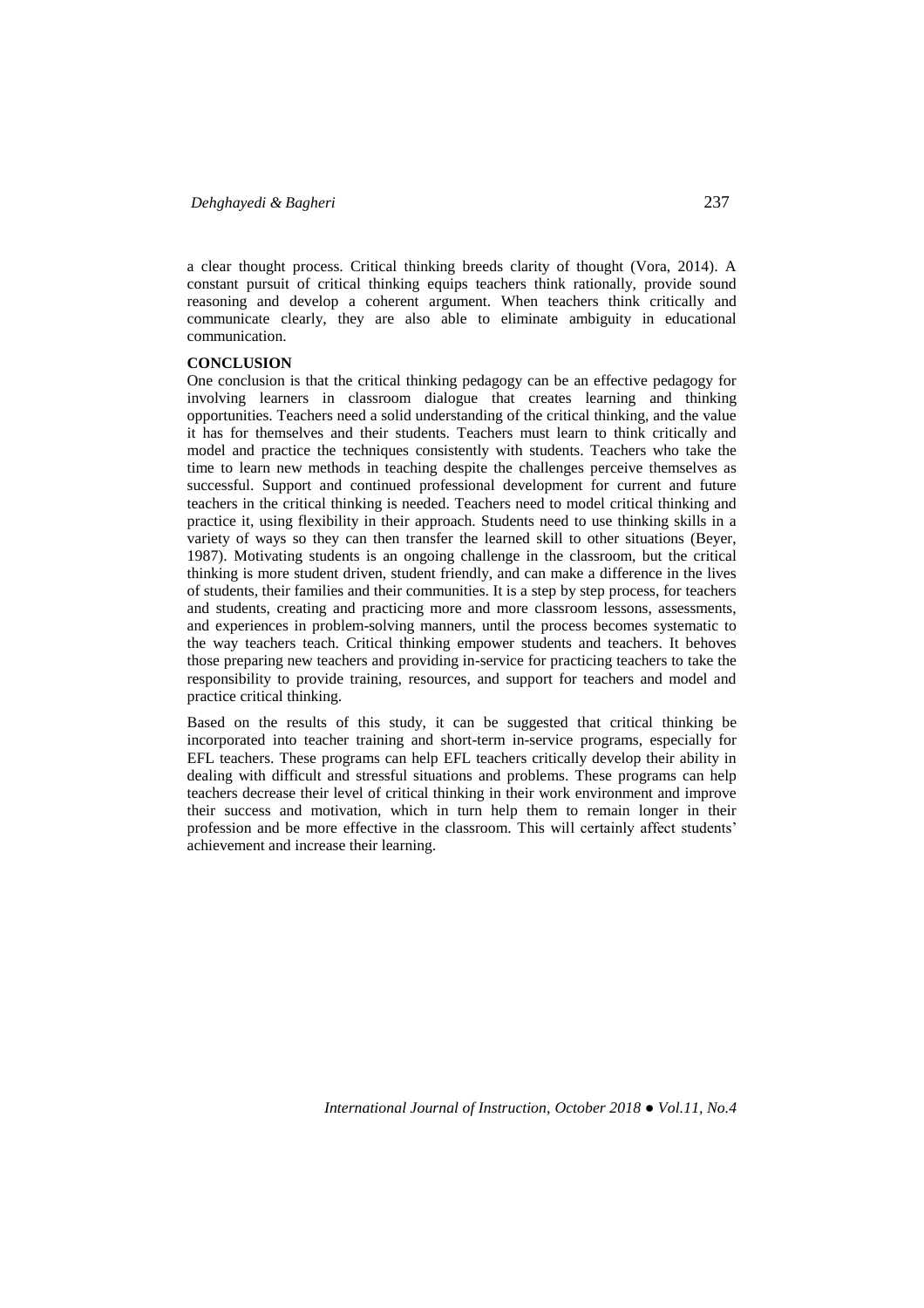#### **REFERENCES**

Allen, G. D., Rubenfeld, M. G., & Scheffer, B. K. (2004). Reliability of assessment of critical thinking. *Journal of Professional Nursing*, *20*(1), 15-22.

Bernat, E. (2004). Investigating Vietnamese ESL learners' beliefs about language learning*. EA Journal, 21(2),* 40-54.

Chamot, A. (1995). Creating a community of thinkers in the ESL/EFL classroom. *TESOL Matters, 5 (5),* 1-16.

Dörnyei, Z. (2005). The psychology of the language learner.

Elder, L., & Paul, R. (1997, Winter). Critical thinking: Crucial distinctions for questioning. *Journal of Developmental Education 21(2)*, 34-57.

Facione, P. A. (2000). The disposition toward critical thinking: Its character, measurement, and relation to critical thinking skill. *Informal Logic, 20(1),* 61–84.

Fahim, M., & Ahmadi, H. (2012). Critical thinking, content schemata, and EFL readers' comprehension and recall. *Journal of Comparative Literature & Culture*, *1*(1), 23-28.

Fahim, M., Barjesteh, H., & Vaseghi, R. (2012). Effects of critical thinking strategy training male/female EFL learners' reading comprehension. *English Language Teaching, 5(10),* 140-145.

Halonen, J. S. (1995). Demystifying critical thinking. *Teaching of psychology*, *22*(1), 75-81.

Horwitz, E. K. (1985). Surveying student beliefs about language learning and teaching in the foreign language methods course. *Foreign Language Annals, 18(4),* 333-340.

Horwitz, E.K. (1987). Surveying student beliefs about language teaming. In A.L. Wenden & J. Robin (Eds.), Learner strategies in language learning (pp. 119-132). London: Prentice Hall.

Horwitz, E.K. (1988). The beliefs about language learning of beginning foreign language students. *Modern Language Journal, 72(3),* 283-294.

Kern, G. (1995). Students' and Teachers' Beliefs about Language Learning'. *Foreign Language Annals 28(7),* 71-92.

Klimoviene, G., Urboneine, J., & Barzdziukiene, R. (2006). *Developing critical thinking through cooperative learning.* Retrieved from [http://www.kalbos.It/zurnalai/09\\_numeris/11.pdf](http://www.kalbos.it/zurnalai/09_numeris/11.pdf)

Liaw, S. S., Huang, H. M., & Chen, G. D. (2007). Surveying instructor and learner attitudes toward e-learning. *Computers & Education*, *49*(4), 1066-1080.

Lipman, M. (1988). Critical thinking—what can it be? *Educational Leadership*, 46(1), 38–43.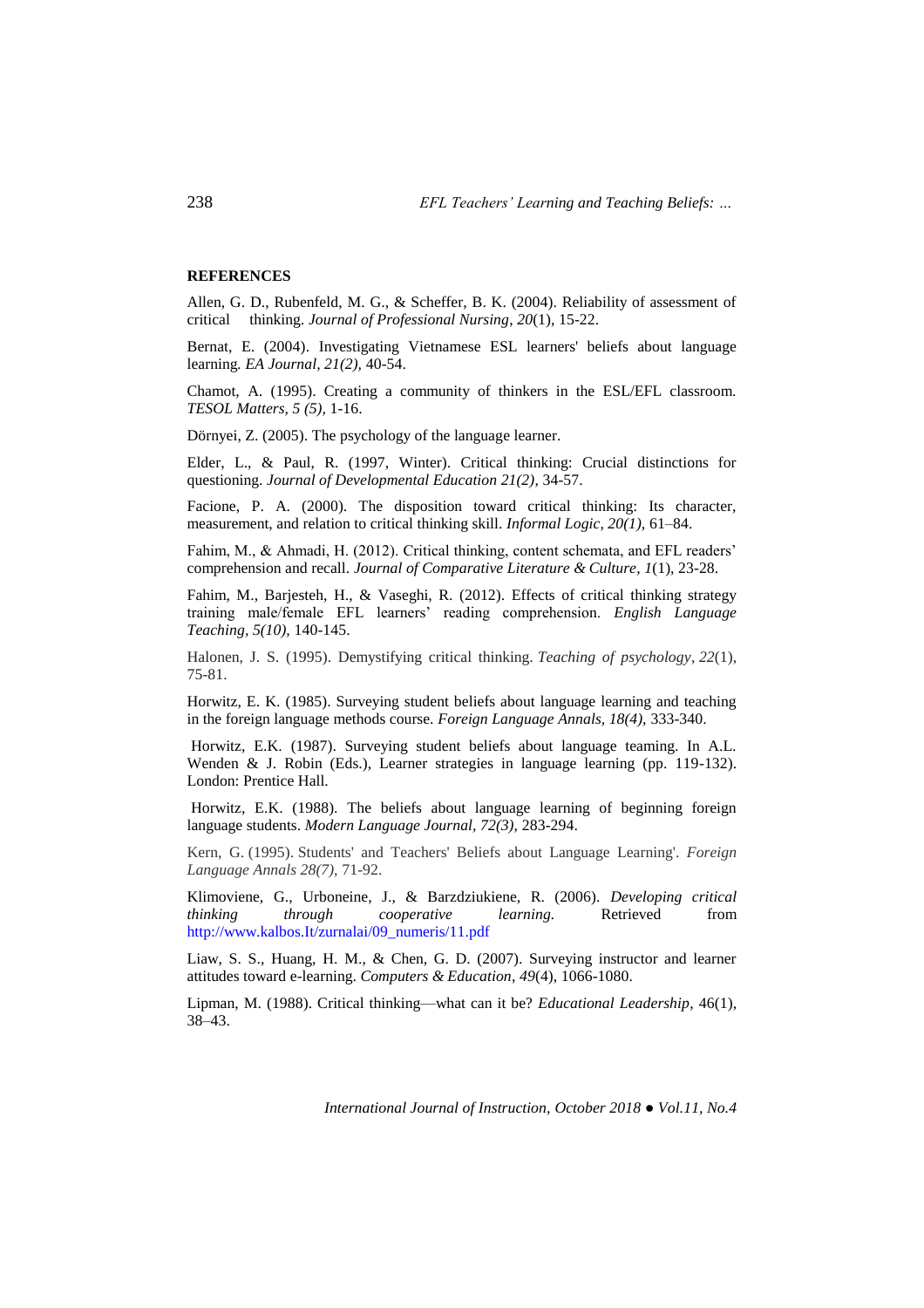Mayer, R. E., & Goodchild, F. (1990)*. The critical thinker*. Santa Barbara, University of California, Wm. C.

Nosratinia, M., & Zaker, A. (2013). Autonomous learning and critical thinking: Inspecting the association among EFL learners. In *First National Conference on Teaching English, Literature, and Translation, Shiraz University, Shiraz, Iran. Retrieved from http://www. civilica. com/Paper-TELT01-TELT01\_226. html*.

Pallant, J. (2016). SPSS survival manual: a step by step guide to data analysis using IBM SPSS, 6th edn.

Paul, R., & Elder, L. (2007). Critical thinking: The art of Socratic questioning. *Journal of Developmental Education*, *31*(1), 36.

Paul, R. (1992). Critical thinking: What, why, and how. *New directions for community colleges*, *1992*(77), 3-24.

Peacock, M. (1999). Beliefs about Language Learning and their Relationship to Proficiency. *International Journal of Applied Linguistics, 9(2),* 247-65.

Riley, P. A. (2009). Shifts in beliefs about second language learning. *RELC Journal, 40(1),* 102-124.

Sakui, K., & Gaies, S. J. (1999). Investigating Japanese learners' beliefs about language learning. *System*, *27*(4), 473-492.

Schafersman, S. D. (1998). Critical thinking and its relation to science and humanism. *Retrieved November*, *28*, 2011.

Scriven, M. & Paul, R. (2012) Defining Critical Thinking, Foundation for Critical Thinking. Available at:<http://www.criticalthinking.org/aboutCT/definingCT.cfm>

Shirkhani, S., & Fahim, M. (2011). Enhancing critical thinking in foreign language learners. *Procedia-Social and Behavioral Sciences*, *29*, 111-115.

Talebinejad, M. R., & Matou, Z. (2012). Teacher–Student Interaction in EFL Reading Comprehension Contexts at University Level. *SAGE Open*, *2*(4), 2158244012459335.

Tanaka, K., & Ellis, R. (2003). Study abroad, language proficiency, and learner beliefs about language learning. *JALT journal*, *25*(1), 63-85.

Tarvin, W., & Al-Arishi, A. (1991). Rethinking communicative language teaching: Reflection and the EFL classroom. *TESOL Quarterly, 25 (1),* 9-27.

Turner, J. C. (1995). The influence of classroom contexts on young children's motivation for literacy. *Reading Research Quarterly*, 303), 410–441.

Vdovina, E., & Gaibisso, L. (2013). Developing critical thinking in the English language classroom: A lesson plan. *ELTA Journal*, *1*(1), 54-68.